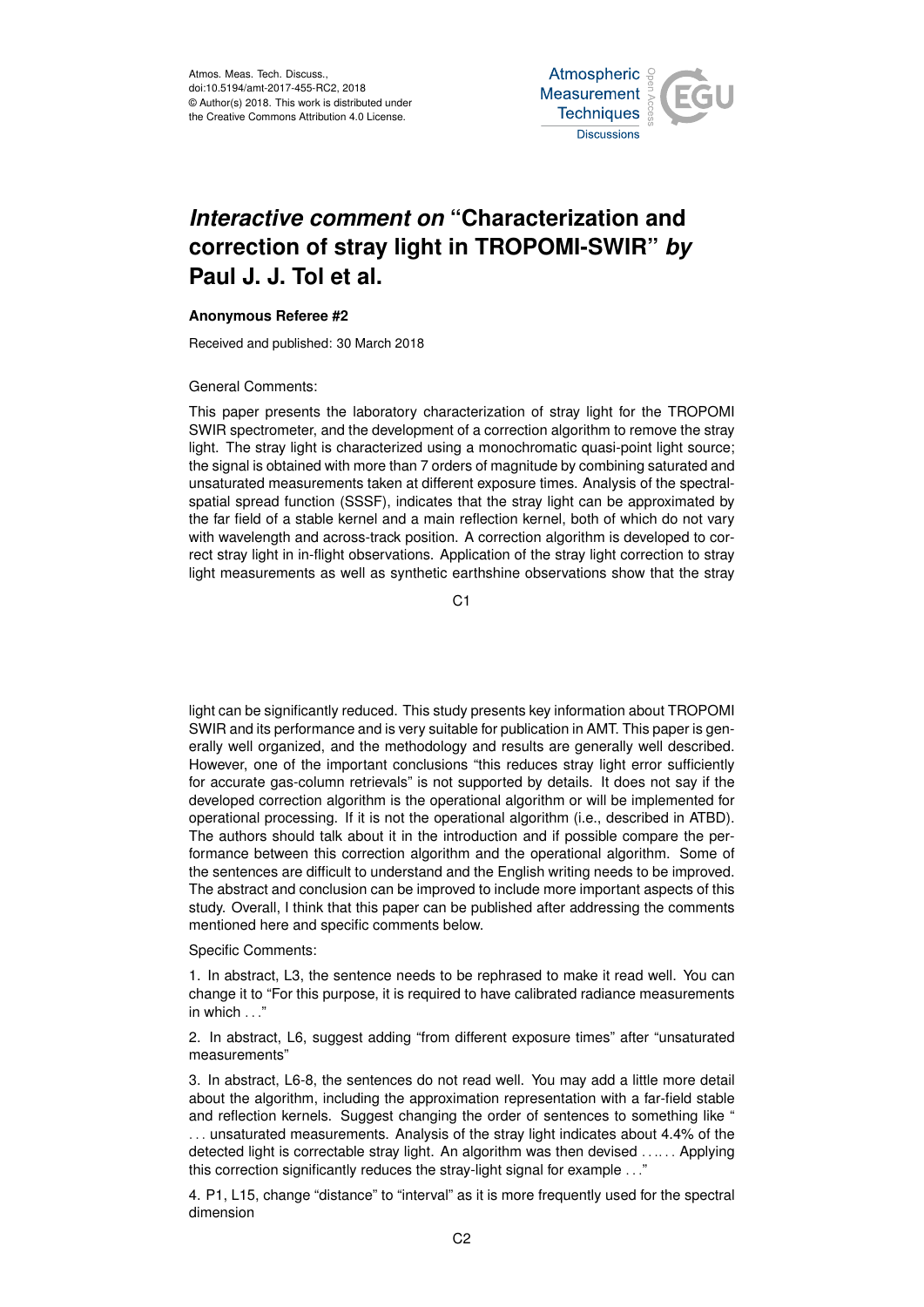5. P2, L7, if it is a common telescope, should it be called as "SWIR telescope"? Suggest changing it to "telescope"

6. P3, first paragraph, it is not clear about why to avoid saturation at the shortest exposure time, and why fewer frames are averaged at longest exposure time. Based on section 3, the shortest exposure is to measure the strong signal while the longest exposure time is to measure the weakest signal in the wing of point spread function. L3- 5 of page 4 can be moved here to help understand the purpose of taking measurement at 4 exposure times.

7. P3, L13-14, change to "ensures that no important features only closer to specific wavelengths or swath angles are missed"

8. P3, L15, change to "background measurements"

9. P3, L17, add "as background measurements" after "is used"

10. P3, L18, suggest changing to "The peak in a given detector area only occurs in a small subset of the light measurements, . . ."

11. P3, L20, suggest "at which" to "and", because "the longest exposure time of 1998 ms", meant by "which" does not occur before "at which"

12. P4 L6, suggest changing to "... does not saturate a pixel (a saturated signal ...)"

13. P4, L8-9, suggest changing to "the signal can be measured with a dynamic range of more than seven orders of magnitude"

14. P4, L11-12, suggest changing to "the signal of unsaturated pixels becomes too high due to spilling from a direct neighbor pixel saturated by light, not dark current"

15. P5, L10-11, agree with the first reviewer, the sentence of "The peak positions and . . .. Gaussian and a block distribution in these two dimensions . . ." is not clear

16. P5, L13, change to "After discarding"

17. P5, last paragraph in Sect. 3, do the last four sentences describe the PRNU correction as it is not clear to me. If not, it is useful to describe the PRNU in a few sentences.

18. P9, L2-3, it is not clear why only stray light originating at spatial coordinates is corrected. Does it mean that the spectral stray light is not corrected? Please clarify it.

19. P10, L4, change "using the element-wise product o" to "where o is the elementwise product"

20. P10, L21, add "is as follows" after "The rationale of this algorithm" as it is not a sentence and change "which is" to "and is"

21. P11, L1, change to '... center. The iteration consists of ..."

22. P11, L7, change to ", as explained"

23. P15, L8, suggest adding "After the stray light correction" before "Some stray light . . ." to make it more readable.

24. P16, Figure 14 caption, change "measurement" to "measurements"

25. P16, the last paragraph that continues on P18 is not easy to understand and seems to distract the flow from Fig. 15a to Fig. 15b. I think that the main purpose is to describe how to construct signal with stray light by convolving Fig 15 a with the SSSF. It is not clear to me about the need to talk about merged frame and conversion to kernels here. Please make the description clearer.

26. Figure 16 caption, suggest changing to ". . . respectively, for the forest spectrum in 2305-2385 nm located four rows from the cloud spectra"

27. P18, L9-10, it is not clear about "one merged frame per 20 pixels". Do you mean merging 20 pixels across the track (i.e., merging 20 rows)?

28. P19, can you provide more quantitative details to support the last sentence of

C3